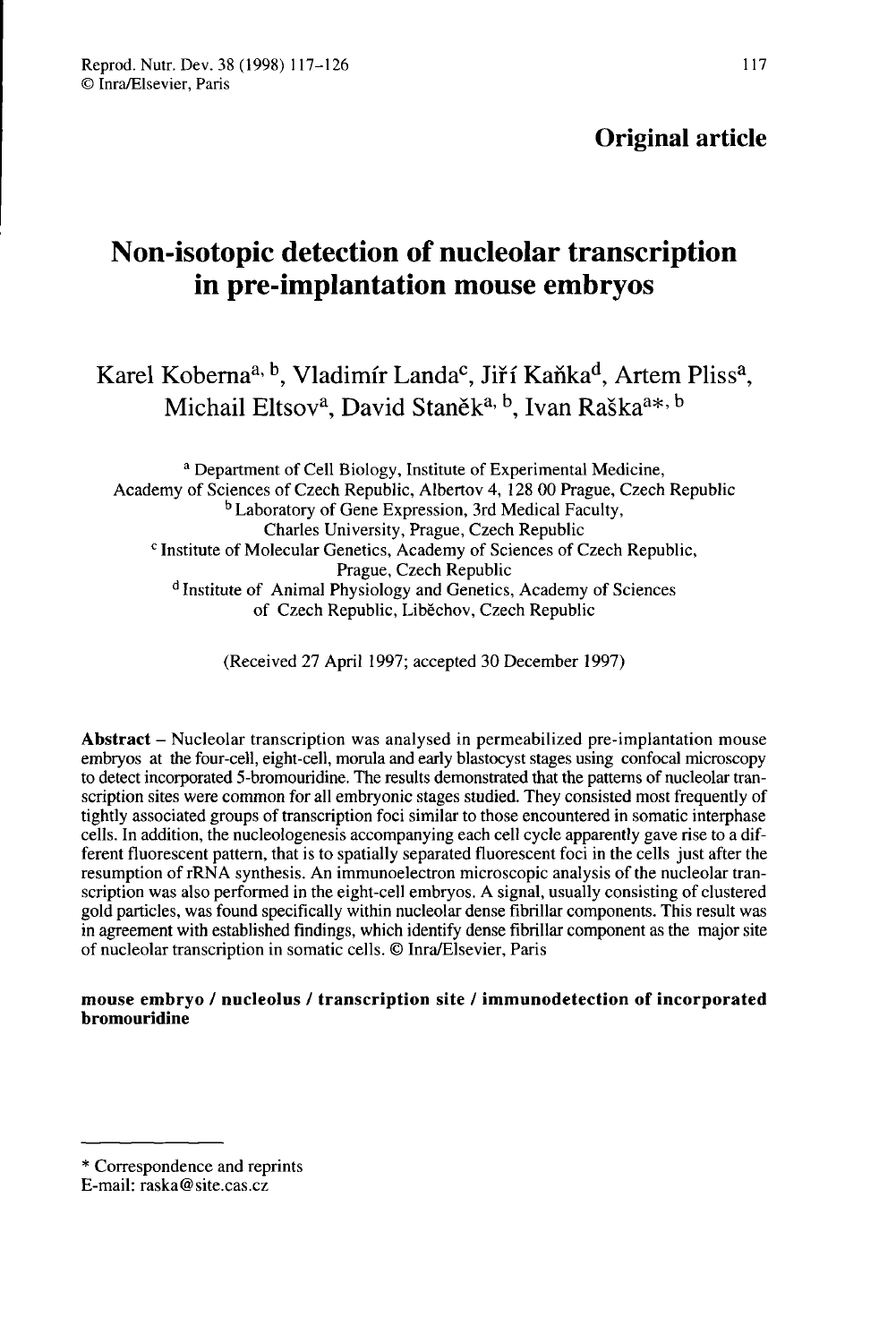Résumé - Détection non-isotopique de la transcription nucléolaire dans les embryons préimplantoires de souris. La transcription nucléolaire a été analysée dans les embryons de souris au stade quatre cellules, huit cellules, morula et blastocyste précoce par microscopie confocale après incorporation de 5-bromo-uridine. Les résultats obtenus montrent que l'organisation de sites de transcription était commune à tous les stades étudiés. Ils sont groupés de manière similaire à ceux observés dans les cellules somatiques. De plus, la nucléologenèse accompagnant chaque cycle cellulaire donne lieu à un autre type de distribution, en sites isolés apparemment observés dans les cellules au moment de réinitiation de synthèse d'ARN nucléolaire. L'analyse immunocytochimique ultrastructurale des sites de transcription nucléolaire a été effectuée au stade de l'embryon à huit cellules. Le signal des particules d'or groupées était associé au composant nucléolaire dense. Ce résultat est en accord avec les données établies pour les cellules somatiques dans lesquelles le composant fibrillaire dense est considéré comme le site majeur de transcription nucléolaire. © Inra/Elsevier, Paris

## embryon de souris / nucléole / site de transcription / immunodétection / incorporation de bromo-uridine

# 1. INTRODUCTION

The synthesis of mammalian ribosomal 18S, 5.8S and 28S rRNA occurs in a prominent nuclear domain called the nucleolus. All these rRNAs are transcribed as a single transcription unit by RNA poly merase I in the form of a 45S pre-rRNA which is processed to smaller RNA species. Corresponding genes are clustered in tandem repeats on a special chromosomal domain known as the nucleolar organizing region (NOR) [14, 26]. The number of NORs varies among species. In the mouse haploid genome, up to six chromosomes may contain a NOR region [6] bearing approximately 100 ribosomal genes in total [26]. Besides the transcription and processing of the 45S pre-rRNA, ribosome biogenesis occurs inside the nucleolus. It includes importing of the 5S rRNA, the snRNAs, and the nucleolar and ribosomal proteins, the formation of preribosomal particles and their subsequent export to the cytoplasm. A large number of processes take place in the active nucleolus, but its ultrastructure only makes it possible to distinguish five structurally different components: fibrillar centres (FC), dense fibrillar components (DFC), granular components (GC), nucleolar interstices and clumps of condensed chromatin [12, 36-38].

In somatic mammalian cells, the nucleolus breaks down and reforms during each cell cycle [33]. The nucleolus disintegrates during prophase and rRNA synthesis ceases. The nucleolus begins to be reformed in telophase during which prenucleolar bodies (PNBs) appear. They contain several nucleolar constituents and are scattered throughout the reforming daugh-<br>ter nuclei  $[1-3, 15, 21, 22, 30, 33]$ . When rRNA synthesis resumes, PNBs fuse around the NORs and subsequently only the GC appear at the periphery of the developing nucleolus [33, 35].

In addition to cell cycle nucleologenesis, a gradual maturation of nucleoli occurs during early embryonic develop ment  $[9, 11, 24, 25]$ . In the case of the mouse zygote, the pronuclei do not possess transcriptionally active nucleoli. Instead, morphologically compact nucleolus precursor bodies (NPBs) are observed [9, 11 ]. Biochemical experiments have demonstrated that rRNA synthesis does not begin before the late two-cell stage in the mouse embryo [8, 23]. The periphery of the NPB changes at the same time and a new structure, the nucleonema, composed of ribonucleoproteins (RNPs), begins to emerge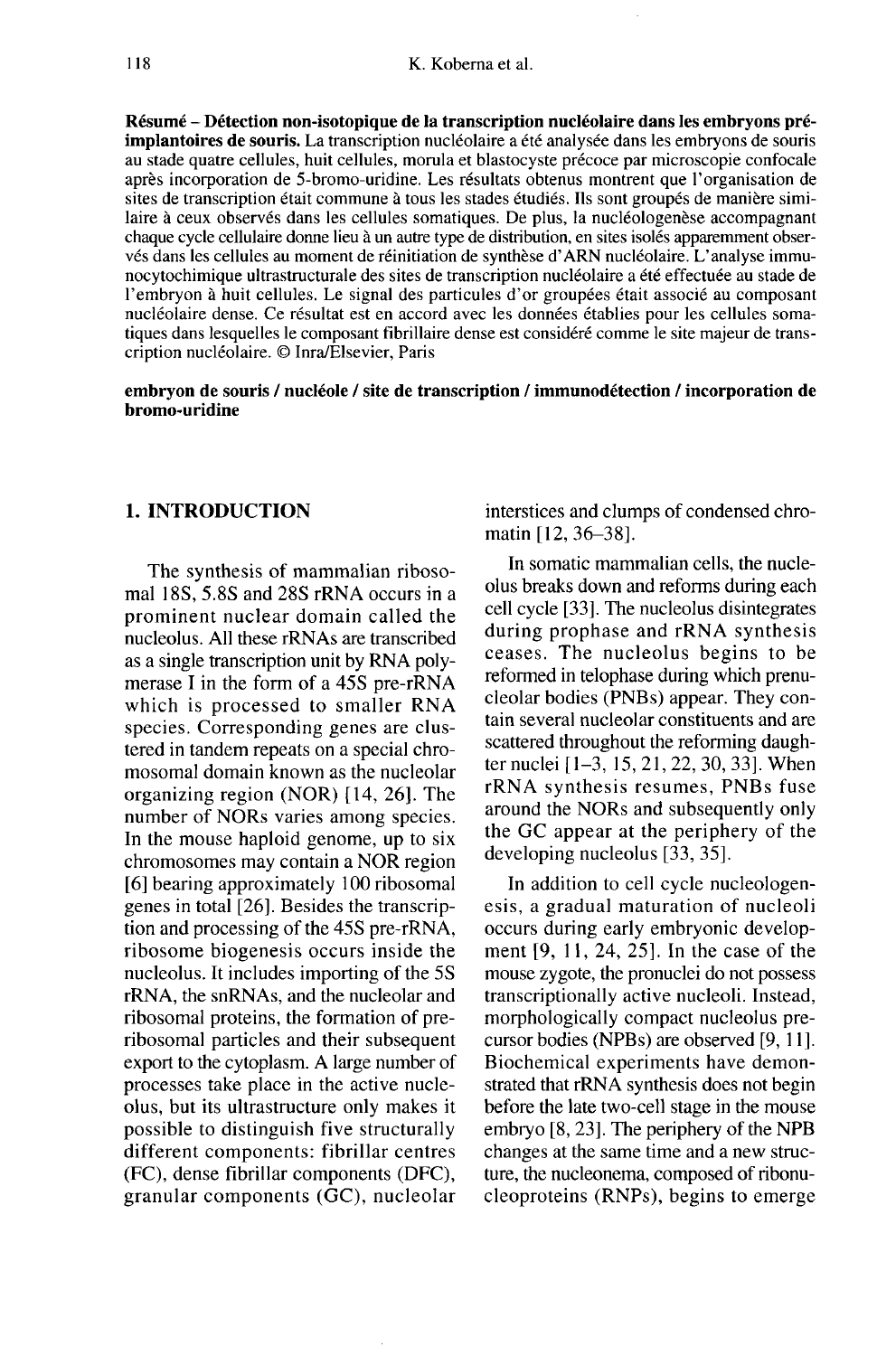from the NPBs [5, 16]. During further embryonic development, the NPBs gradually disappear and at the early blastocyst stage, the nucleolus becomes morphologically identical to the somatic one [11].

The first signs of the nucleolar synthesis have been autoradiographically detected at the four-cell stage [11, 16]. The intensity of autoradiographic labelling gradually increases during further embryonic development and is particularly high at the early blastocyst stage [11]. Ultrastructural observations have shown that The intensity<br>gradually in<br>onic develop<br>at the early<br>structural of<br>[<sup>3</sup>H]uridine<br>after a 10-m  $1<sup>3</sup>H$  luridine is incorporated in the DFC after a 10-min pulse  $[11]$ .

As an alternative to the autoradiographic approach, a non-isotopic immunocytochemical method of RNA synthesis detection can also be used [4, 7, 19, 20, 27, 32, 39]. It has much higher resolution and is based on the use of 5-bromouridine-5'-triphosphate (BrUTP) which is incorporated as 5-bromouridine in the RNA. The aim of this study was to provide a non-isotopic light microscopic description of nucleolar transcription in embryonic mouse cells from the four-cell to blastocyst stage and an electron microscopic mapping of the transcriptional sites inside the nucleolar structure in the eightcell embryo.

# 2. MATERIALS AND METHODS

#### 2.1. Embryo collection

The embryos were collected from 4-weekold superovulated C57BL/6J mice. The females were injected with 10 IU of pregnant mare serum gonadotropin (Sigma Co., USA) followed 46 h later with 5 IU of human chorionic gonadotropin (Sigma Co., USA), before being placed overnight in individual cages with males. The following morning, the effectiveness of mating was confirmed by the presence of a vaginal plug. Mouse embryos were collected at standard intervals after human chorionic gonadotropin treatment [17] in HEPES-

buffered M2 medium (Sigma Co., USA). Embryos were cultured shortly before BrUTP incorporation and/or fixation in M16 medium (Sigma Co., USA) containing  $4 \text{ mg} \cdot \text{mL}^{-1}$  of bovine serum albumine (BSA) [41].

## 2.2. BrUTP incorporation

The embryos (four-cell, eight-cell, morula Ine embryos (foul-cent, eight-cent, mortua<br>and blastocyst stages) were washed three times<br>in cold PBS (150 mM NaCl, 10 mM phosphate<br>buffer, pH 7.4), then three times in cold D<br>buffer (100 mM KCl, 50 mM TrisHCl, 5 mM<br>MgCl<sub>2</sub> in cold PBS (150 mM NaC). 10 mM phosphate buffer, pH 7.4), then three times in cold D buffer (100 mM KCl, 50 mM TrisHCl, 5 mM<br>MgCl<sub>2</sub>, 0.5 mM EGTA, 1 mM PMSF, 1 mM DTT, 0.16 M sucrose, 10 % glycerol), permeabilized in D buffer containing 0.2 % Triton X-100 for 3 min on ice and washed three times in cold D buffer. Transcription was performed in D buffer supplemented with 25 mM S-adenosyl-L-methionine,  $5 \text{ U} \cdot \text{m} \text{L}^{-1} \text{ RNase}$ inhibitor from human placenta (Boehringer Co., Mannheim, Germany), 0.2 mM ATP, GTP, CTP and BrUTP for 5 or 15 min at 32 °C [31]. Transcription was stopped by washing with cold PBS. In a control experiment, the transcription by RNA polymerase II was inhibited by  $\alpha$ -amanitin which was present in the post-permeabilization washes and in the tran-<br>scription buffer at concentration  $12 \mu \text{g} \cdot \text{mL}^{-1}$ . with cold FBS. In a collitor experiment, the<br>transcription by RNA polymerase II was inhib-<br>ited by  $\alpha$ -amanitin which was present in the<br>post-permeabilization washes and in the tran-<br>scription buffer at concentration 12

# 2.3. Immunofuorescence and confocal microscopy

After transcription and washes in PBS, the embryos were fixed in 2 % paraformaldehyde in PBS for 20 min, incubated with anti-bromodeoxyuridine antibody (Boehringer Co., Mannheim, Germany) for 150 min, washed in PBS, incubated with the secondary antibody conjugated with FITC or TRITC for 150 min, washed in PBS and mounted in Mowiol on microscopic slides. The DNA was stained with DAPI dye (1  $\mu$ g·mL<sup>-1</sup>) during the secondary antibody incubation step. The embryos were examined with either an Olympus BH2 microscope, or a Bio-RAD MRC 1000 confocal microscope attached to a Nicon Diaphot inverted microscope (running under Comos software) using Kalman filtration. The set up of the confocal microscope did not, however, enable the visualization of the DAPI staining. In the control experiments, digestion by RNasefree DNase (100  $\mu$ g·mL<sup>-1</sup> in PBS with 5 mM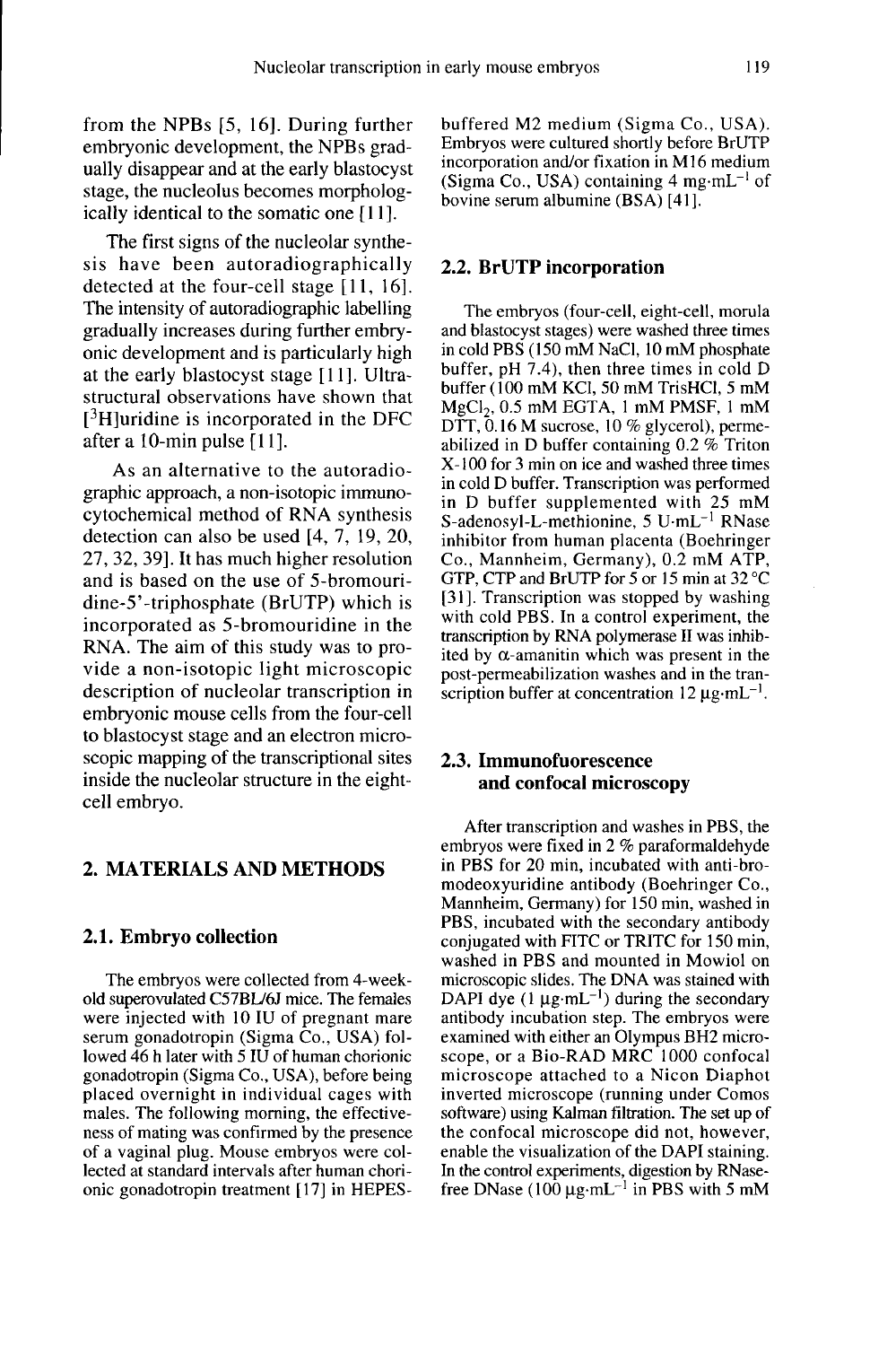120 K. Koberna et al.<br>MgCl<sub>2</sub>) or RNase A (400  $\mu$ g·mL<sup>-1</sup> in PBS) fluore<br>was performed for 30 min at 37 °C before the sary f antibody treatment.

## 2.4. Immunoelectron microscopy

After transcription and washes in PBS, the eight-cell embryos were fixed in 8 % paraformaldehyde in 0.2 M Pipes, pH 6.95 for 12 h, washed in PBS, dehydrated in ethanol and propylenoxide and embedded in epon. Incorporated bromouridine was detected in ultrathin sections by means of anti-bromodeoxyuridine monoclonal antibody diluted in PBS containing 5 % fetal calf serum (FCS), washed three times in PBS, incubated with 6 nm gold-conjugated anti-mouse antibodies (goat anti-mouse IgG, Aurion, the Netherlands) diluted in PBS containing 5 % FCS, washed with PBS and water. Ultrathin sections stained with uranyl acetate were examined with Jeol 1200EX and Opton EM 109 electron microscopes.

## 2.5. Conventional electron microscopy

The eight-cell embryos were fixed for 60 min in 2.5 % glutaraldehyde and 0.75 % paraformaldehyde in a 0.06 M cacodylate buffer, pH 7.4 supplemented with 0.05 % potassium ferricyanide which provides higher contrast after osmification. After washing in this buffer at  $4^{\circ}$ C, the embryos were postfixed in 1 %  $OsO<sub>4</sub>$  overnight, dehydrated in ethanol and propyleneoxide and embedded in Polybed (Polysciences, Inc., USA). Ultrathin sections contrasted with uranyl acetate and lead citrate were observed with a Jeol 1200EX electron microscope.

## 3. RESULTS

Conventional fluorescence microscopy was originally proposed for use in these kind of studies. However, it immediately appeared that this approach was not convenient owing to the size of embryos. Confocal microscopy has now become the standard tool. Nevertheless, conventional fluorescence microscopy remains necessary for the identification of mitotic and early interphase cells as judged from DAPI staining (see below).

For preferential visualization of sites of nucleolar transcription we used the modified protocol enhancing nucleolar over extranucleolar transcription described in the Materials and methods. Under these conditions the extranucleolar signal was not detectable. Nevertheless, in order to exclude the possibility that RNA poly merase II contributed to the signal we analyzed embryos after an  $\alpha$ -amanitin treatment. No changes in the signal pattern were seen. The signal was eliminated by RNase A, but not by DNase treatment (results not shown). Within the frame work of this study we identified the nucleolar transcription sites with sites of rDNA transcription.

The intensity of signal was higher for the 15-min incorporation period than for the 5-min one and so 15 min were used for most of the embryos investigated. Interestingly, the intensity of signal in the labelled nuclei was comparable for all the early embryos stages. The signal was also detectable when the 5-min interval was used.

The confocal microscopy results demonstrated that there were three pat terns of nucleolar transcription sites, i.e. clustered transcription foci, spatially separated foci and cells lacking transcription signals. These patterns were seen in all the embryonic stages studied (see below).

The nucleolar signal consisted of tightly associated groups of synthetic foci in most cells, similar to the situation encountered in somatic interphase cells (*figure 1*). The number of foci usually ranged between 12 and 25. As the foci were clustered the individual foci could not always be spatially resolved and as a result these numbers are probably underestimated.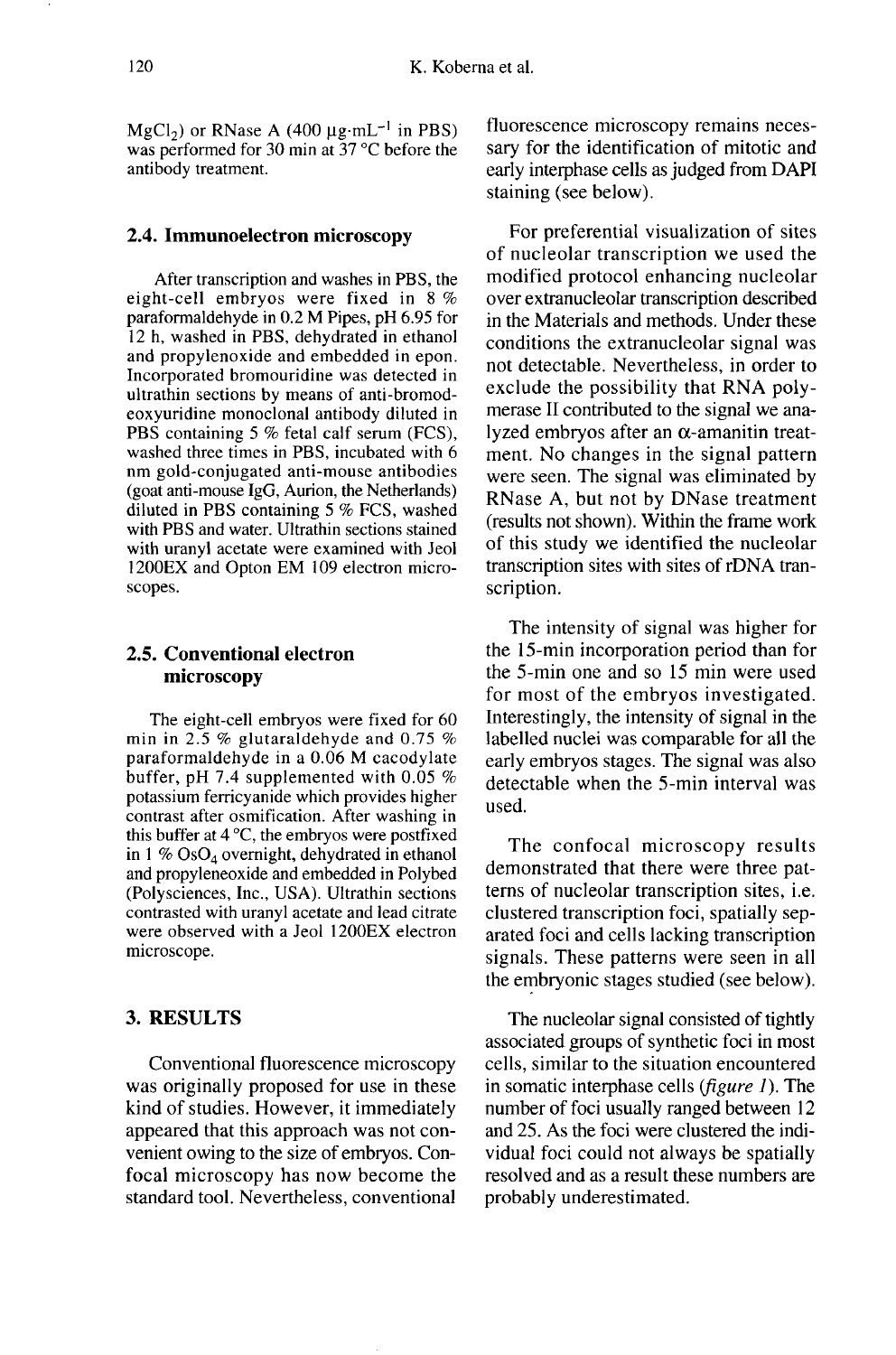

**Figure 1.** Selected examples of the localization of rRNA synthetic sites in embryonic cells by means of confocal microscopy. The fluorescence intensity in the figures has only relative meaning as explained in the Discussion. Embryos exhibiting transcription patterns such as separated foci, or cells lacking transcription signal, were infrequent: (A) four-cell embryo, (B) eight-cell embryo, (C) morula, (D) blastocyst. The nucleolar transcription sites are clustered in most cells. Separated foci designated by arrowheads are visible only in some cells (B, C, D). Only tightly clustered foci are seen in (A). At the morula and blastocyst stages, the cells exhibiting clustered foci prevailed. Only a few cells contained separated foci. Some cells at morula and blastocyst stages  $(C, D)$  apparently lack the nucleolar signal in the presented figure. The cells without a fluorescent signal are generally out of focus and a majority do in fact exhibit nucleolar fluorescence signal in neighboring optical sections except for mitotic phases. Original magnification (A)  $\times$  650, (B)  $\times$  1 250, (C)  $\times$  1 200, (D)  $\times$  960.

Two additional although much less frequent patterns of transcription sites were sometimes observed in some embryos. These were that the nucleolar transcriptional activity was not detected in some cells or that the signal was observed at spatially separated foci in some nuclei ( $fig-ure$   $1B-D$ ). If these patterns were observed, then the four-cell embryos exhibited a homogeneous signal as they contained either cells with clustered foci in most cases (*figure 1A*) or, in rare cases, the embryos exhibited only cells with no signal and/or cells with separated foci. At later embryonic stages, particularly at the morula and blastocyst stages (figure  $1C$ , D), the investigated embryos contained mainly cells with clustered foci, but some embryos contained also a variable, usually low number of cells exhibiting sepa-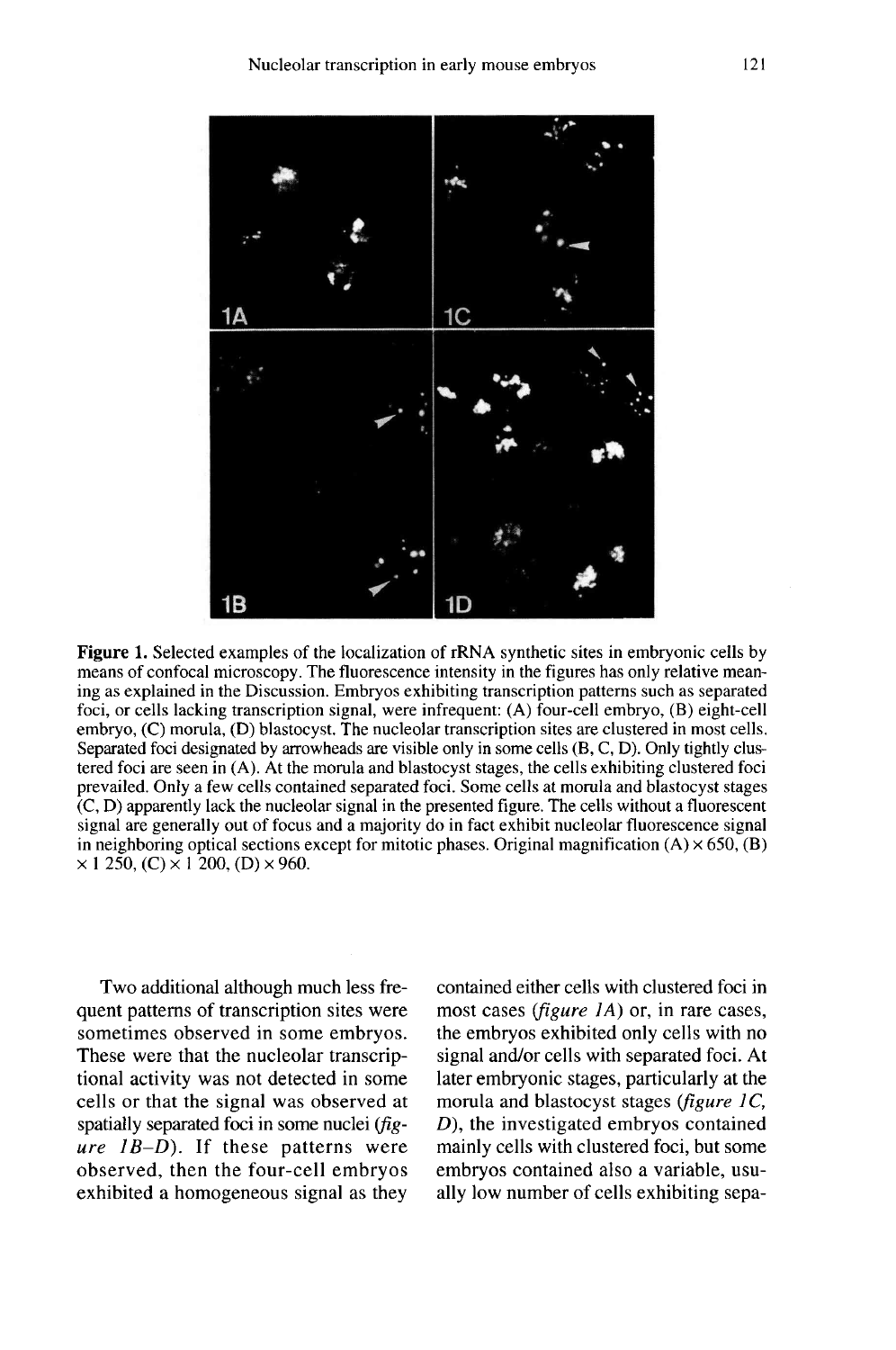rated foci or cells lacking the signal. Interestingly, these cells usually formed a small group of neighbouring cells within the embryo. The number of spatially separated foci was eight or less in all embryos investigated.

The results obtained from DAPI staining in conventional fluorescence microscopy showed that these additional transcription patterns were observed in mitotic cells (cells without transcription signals) and in early interphase cells (cells with spatially separated transcription foci) (results not shown) apparently reflecting biosynthetic changes accompanying the nucleolar breakdown and reformation.

At the electron microscopy level, the signal was specifically found in the nucleolar DFC of the eight cell embryos (fig ures 2 and 3: a conventional ultrastruc-



Figure 2. Ultrastructural immunolocalization of incorporated bromouridine (after 15 min of bromouridine incorporation) in the nucleolus of the eight cells embryo. The labelling (arrowheads) is specifically located in the nucleolar dense fibrillar components (DFC). Small groups of gold particles are often observed. NPB remnants (N) are devoid of gold particles.  $Cy = cytoplasm$ ,  $C$ = chromatin, GC = granular components. Original magnification (A)  $\times$  50 000, (B)  $\times$  75 000.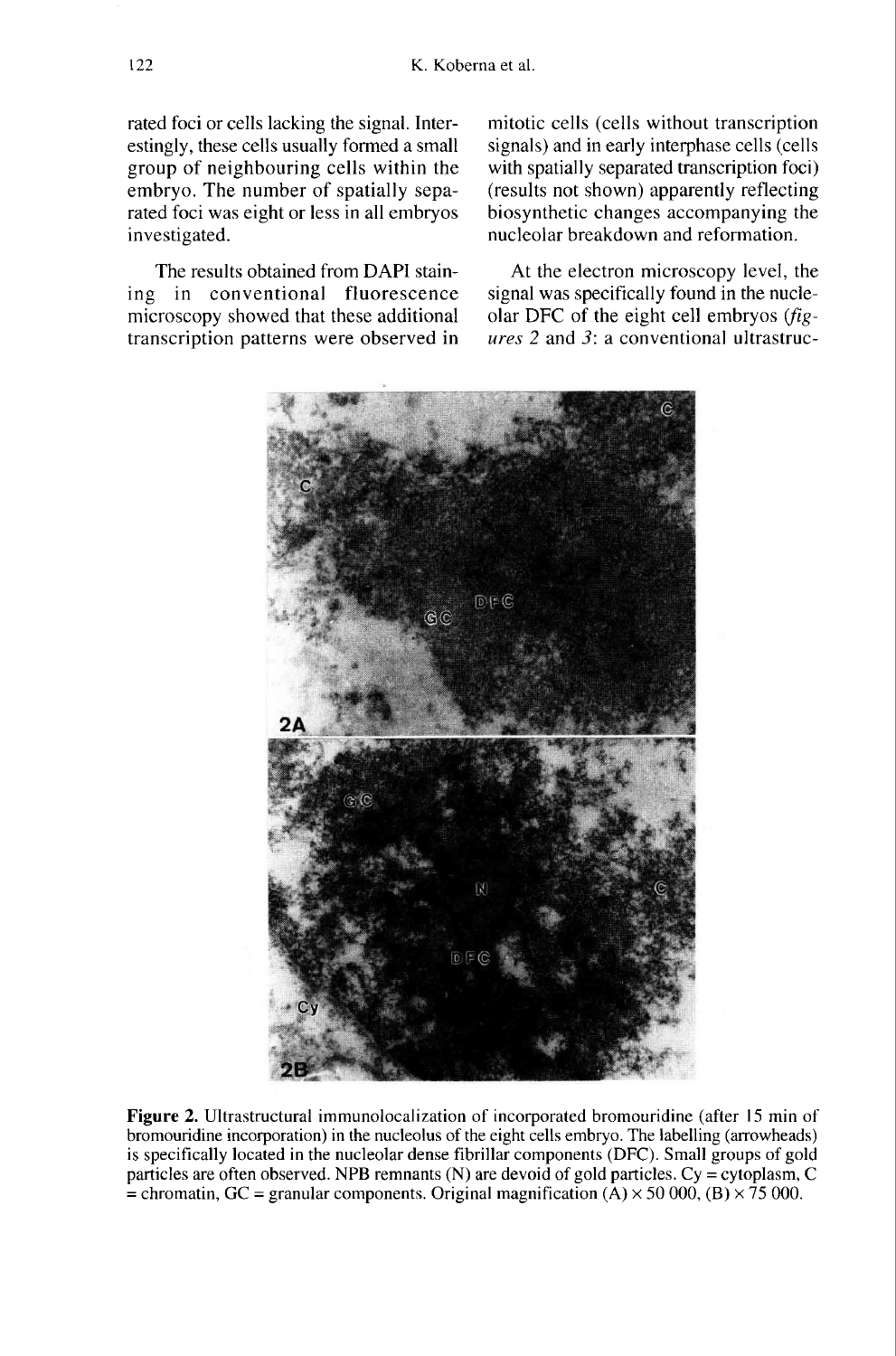

Figure 3. The cell nucleus of a eight-cell embryo embedded in Polybed. The nucleus contains two compact NPBs (N), one of which is already surrounded by nucleolar components typical of somatic nucleoli. Arrowheads designate the nuclear envelope,  $Cy = cytoplasm$ . Original magniciation  $\times$  11 000.

tural picture of the nucleus exhibiting prominent PNBs). Few gold particles were found over the FC and GC and the interior of the NPBs was not labelled. The gold particles were frequently found clustered. In comparison to the 15-min period for BrUTP incorporation, the signal observed in DFC was weaker for the 5-min incorporation interval (results not shown).

# 4. DISCUSSION

In this study we analysed nucleolar transcriptional activity in permeabilized pre-implantation embryos at the four-cell, eight-cell, morula and early blastocyst stages using confocal microscope detection of incorporated bromouridine. The results showed that there were no sub-

stantial differences in the organization of nucleolar transcription sites among the different pre-implantation mouse embryo stages except the four-cell stage. In most cells representing true interphasic cells, the transcription sites corresponded to clustered foci and were similar to the situation encountered in somatic cells [19, 20, 31, 39]. About 200 ribosomal genes are present in mouse diploid cells [26]. The large number of foci seen in most embryonic cells likely corresponded to the dispersion of ribosomal genes during interphase, as has been documented for vertebrate cells [ 13, 29]. The different labelling pattern observed in a few cells may be related to the nucleolar breakdown and reformation accompanying each mitosis. As the lack of nucleolar signal apparently reflected the cessation of rRNA synthesis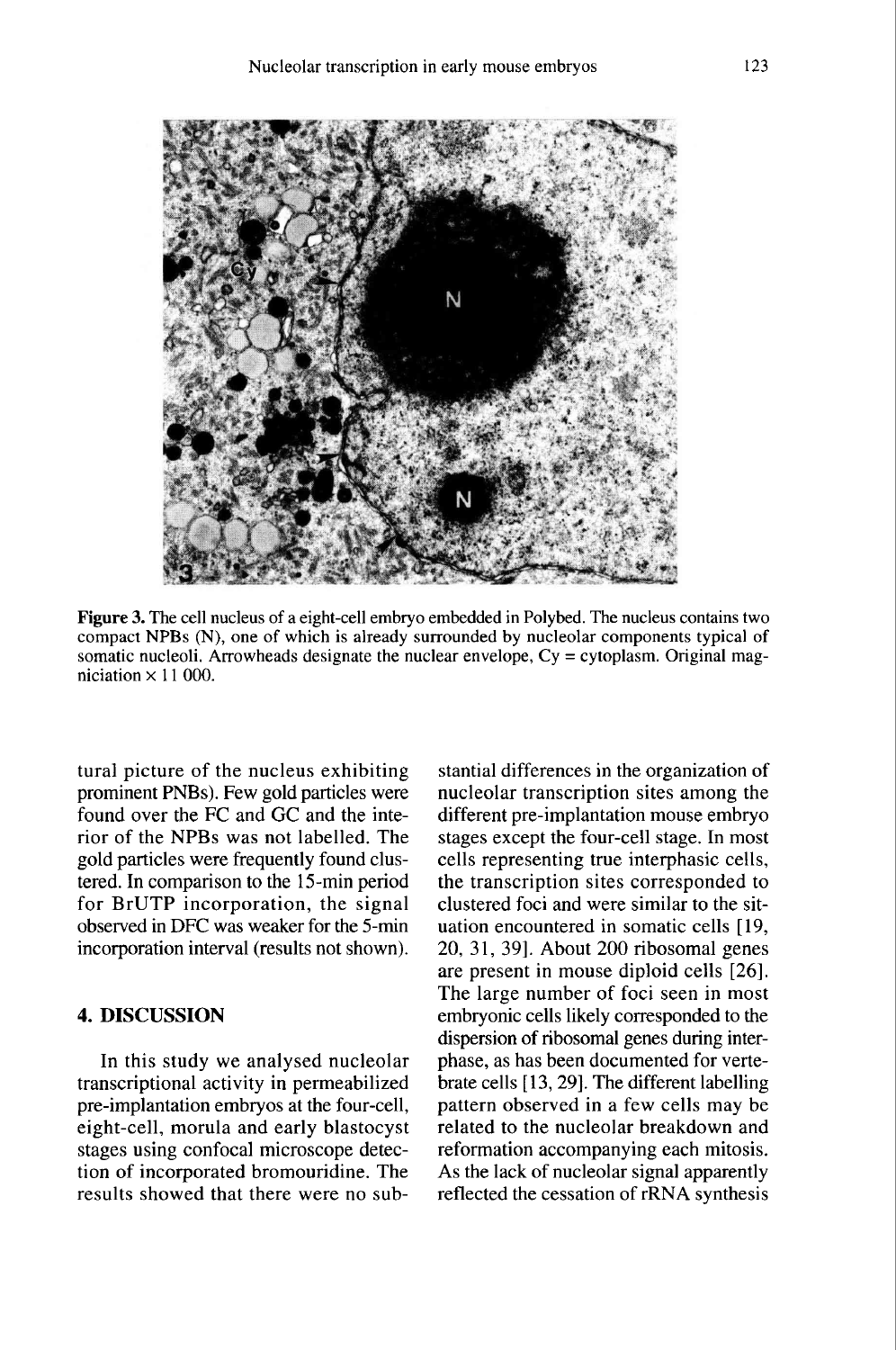in mitotic cells, we suggest that the separated foci corresponded to the sites of early activation of ribosomal genes after resumption of rRNA synthesis. This interpretation was in agreement with the DAPI staining to identify mitotic and early interphase cells, respectively. The number of separated foci was in agreement with the total number of NORs as eight NORs were found in this strain of mice [6]. We therefore tentatively identified these foci with individual NORs. If true, such organization of rDNA transcription just after the resumption of rRNA synthesis seems to be a general phenomenon since a similar arrangement of transcription sites was observed in Hela cells as well [32]. The higher homogeneity in the fluorescence pattern seen in the four-cell embryos likely corresponded to a higher level of cell synchrony at this stage.

The ultrastructural mapping of nucleolar transcription sites in the eight-cell embryo was in agreement with a previous autoradiographic study identifying the DFC as [3H] uridine incorporation sites [11]. The signal frequently consisting of clustered gold particles was specifically located in nucleolar DFC. The results of the present study agreed with findings established for mature mammalian cells which identify the DFC as major sites of nucleolar transcription [31].

One may argue that the permeabilization of cells and the incubation conditions were too artificial and that the results so obtained do not reflect the natural situation in intact cells. We believe that the method used depicts genuine synthetic sites in early mouse embryos as it has already been proven to be a valuable tool in the study of somatic animal and plant cells as well as oocytes [7, 10, 18-20, 27, 28, 31, 39]. In addition, the present study was, at least at a qualitative level, in a complete agreement with previous autoradiographic results [11]. However, we emphasize that the early mouse embryo

exhibits specific features apparently due to its size. The nucleolar labelling was weaker in comparison to previous results obtained with cultured somatic cells (e.g. [31]). In order to have comparable signals with those obtained in established cultured cell lines which incorporated BrUTP during 5-min intervals, 10-15-min intervals should be used with early embryos. Also, a gradual increase in amount of labelling was observed between the four-cell embryo and blastocyst in the autoradiographic study [11], whereas the fluorescent signal intensity did not give clear quantitative results. The reason was that we had access to the confocal microscope at different times with consequently different adjustments so that the intensity levels obtained were unrelated. It is also possible that the BrUTP method does not reflect the processing of synthesized rRNA properly due, perhaps, to the interfering role of incorporated bromouridine ([7]; see also [34, 40] for mRNA).

In summary, we have shown that the non-isotopic BrUTP method is sensitive, rapid and has higher resolution than autoradiography, although it is perhaps not as quantitative for the detection of nucleolar synthesis in pre-implantation embryos at the light (confocal) and electron microscope levels. This technique could be useful for the study of the onset of nucleolar RNA synthesis in embryos of other mammalian species.

# ACKNOWLEDGMENTS

The authors are grateful to Mrs V. Rohlenova for the preparation of the figures. This work was supported by grants of the Grant Agency of the Czech Republic 304/96/K002, 505/95/1371, the Ministry of Education, Youth and Sports VS 96129, the Welcome grant 049949/Z/97/Z/JMW/JPS/CG and the Grant Agency of the Academy of Sciences of the Czech Republic A752403.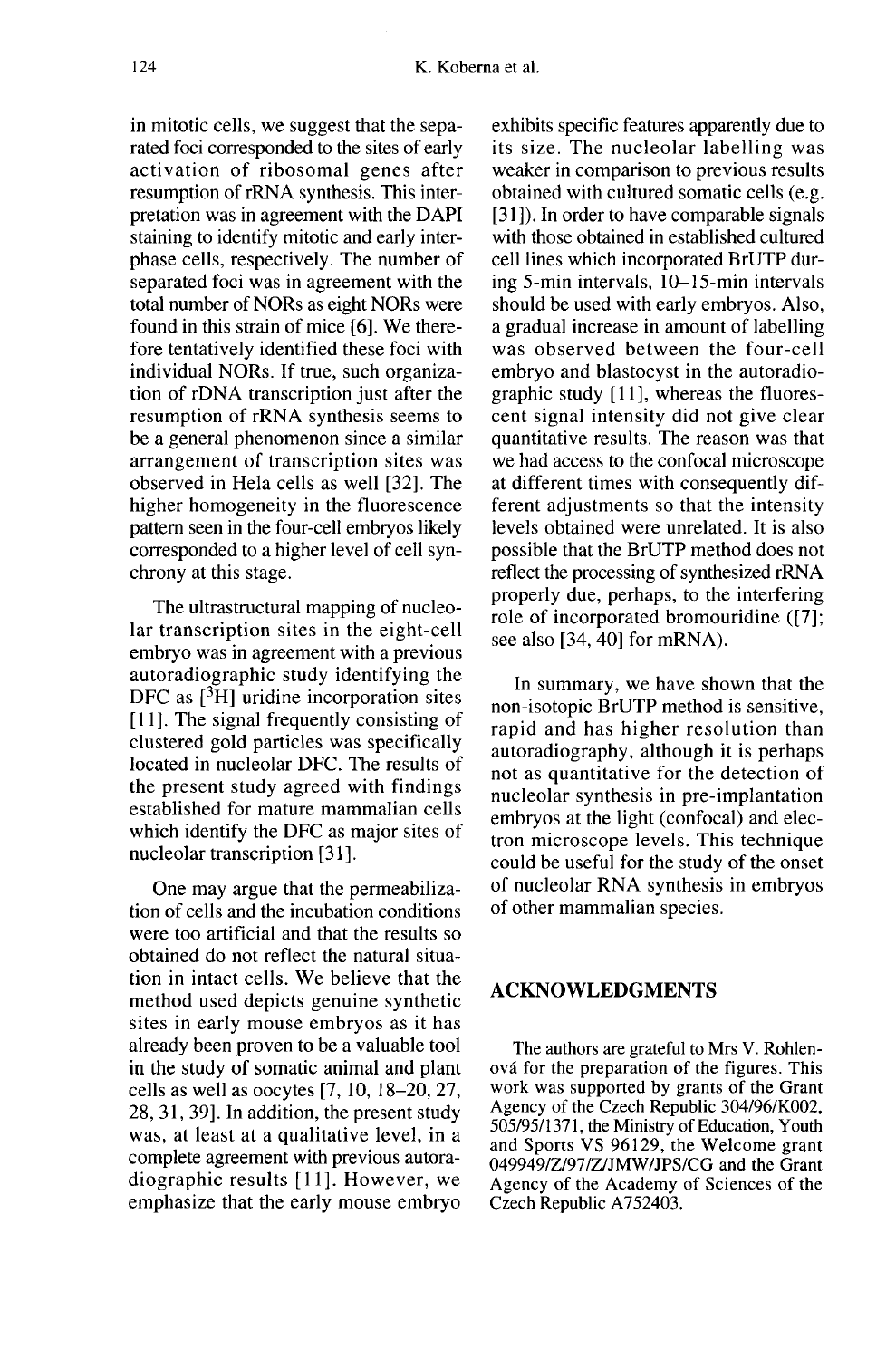## NOTE ADDED IN PROOF

We have performed meanwhile a study on two-cell embryos in which we have not observed nucleolar transcription signal. Even though a possibility exists that the signal was too weak to be detected because of the experimental approach used, these results indicate that the onset of rRNA synthesis begins at fourstage mouse embryo.

# ABBREVIATIONS USED IN THIS PAPER

NOR, nucleolar organizing region; FC, fibrillar center; DFC, dense fibrillar components; GC, granular components; PNB, prenucleolar body; NPB, nucleolus precursor body; BrUTP, 5-bromouridin-5'-triphosphate; BSA, bovine serum albumine; FCS, fetal calf serum.

#### **REFERENCES**

- (1] ]Azum-Gelade M.C., Noaillac-Depeyre J., Caizergues-Ferrer M., Gas N., Cell-cycle redistribution of U3 snRNA and fibrilarinpresence in the cytoplasmic nucleolus remnant and the pre-nucleolar bodies at telophase, J. Cell Sci. 107 (1994) 463-475.
- [2] Benavente R., Rose K.M., Reimer G., Hügle-D6rr B., Scheer U., Inhibition of nucleolar reformation after microinjection of antibodies to RNA polymerase I into mitotic cells, J. Cell Biol. 105 (1987) 1483-1491.
- [3] Benavente R., Reimer G., Rose K.M., Hügle-D6rr B., Scheer U., Nucleolar changes after microinjection of antibodies to RNA poly merase I into the nucleus of mammalian cells, Chromosoma 97 (1988) 115-123.
- [4] Bouniol C., Nguyen E., Debey P., Endoge nous transcription occurs at the 1-cell stage in the mouse embryo, Exp. Cell Res. 218 (1995) 57-62.
- [5] Calarco P.G., Brown E.B., An ultrastructural study of preimplantation development of the mouse, J. Exp. Zool. 171 (1969) 253-284.
- [6] Dev V.G., Tantravahi R., Miller D.A., Miller O.J., Nucleolus organizers in Mus musculus subspecies and in the rag mouse cell line, Genetics 86 (1977) 389-398.
- [7] Dundr M., Raška I., Non-isotopic ultrastructural mapping of transcription sites within the nucleolus, Exp. Cell Res. 208 (1993)  $275 - 281$ .
- [8] Engel W., Zenzes M.T., Schmid M., Activation of mouse ribosomal genes at the 2-cell stage, Hum. Genet. 38 (1977) 57-63.
- [9] Fakan S., Odartchenko N., Ultrastructural organization of the cell nucleus in early mouse embryos, Biol. Cell 37 (1980) 211-218.
- [10] Garcia-Blanco M.A., Miller D.M., Sheetz M.P., Nuclear spreads: Vizualization of bipar-<br>tee RNA domains, J. Cell Biol. 128 (1995) 15-27.
- [11] Geuskens M., Alexandre H., Ultrastructural and autoradiographic studies of nucleolar development and rDNA transcription in preimplantation mouse embryos, Cell Diff. 14 ( 1984) 125-134
- [12] Goessens G., Nucleolar structure, Int. Rev. Cytol. 87 (1984) 107-158
- [13] Haaf T., Hayman D.L., Schmid M., Quantitative determination of rDNA transcription units in vertebrate cells, Exp. Cell Res. 193  $(1991)$  78-86.
- [14] Hadjiolov A.A., The Nucleolus and Ribosome Biogenesis, Springer Verlag, Vienna, 1985.
- [ 15] Hernandez-Verdun D., Gautier T., The chromosome periphery during mitosis, Bioessays 16(1994)179-185.
- [16] Hillman N., Tasca R.J., Ultrastructural and autoradiographic studies of mouse cleavage stages, Am. J. Anat. 126 (1969) 151-174.
- [ 17] Hogan B.L.M., Costantini F., Lacy E., Manipulating the Mouse Embryo. A Laboratory manual, Cold Spring Harbor Laboratory Press, New York, 1986.
- [18] Hozák P., Catching RNA polymerase in Flagranti: Ribosomal genes are transcribed in the dense fibrillar component of the nucleolus, Exp. Cell Res. 216 (1995) 285-289.
- [19] Hozák P., Cook P.R., Schofer Ch., Mosgoller W., Wachtler F., Site of transcription of ribosomal RNA and intranucleolar structure in HeLa cells, J. Cell Sci. 107 (1994) 639-648.
- [20] Jackson D.A., Hassan A.G., Errington R.J., Cook P.R., Visualization of focal sites of transcription within human nuclei, EMBO J. 12 (1993)1059-1065.
- [21] Jiménez-García L.F., Rothblum L.I., Busch H., Ochs R.L., Nucleologenesis-use of nonisotopic in situ hybridization and immunocytochemistry to compare the localization of rDNA and nucleolar proteins during mitosis, Biol. Cell 65 (1989) 239-246.
- [22] Jim6nez-Garcia L.F., Segura-Valdez M.L., tor D.L., Nucleologenesis: U3 snRNA-containing prenucleolar bodies move to sites of active pre-rRNA transcription after mitosis, Mol. Biol. Cell 5 (1994) 955-966.